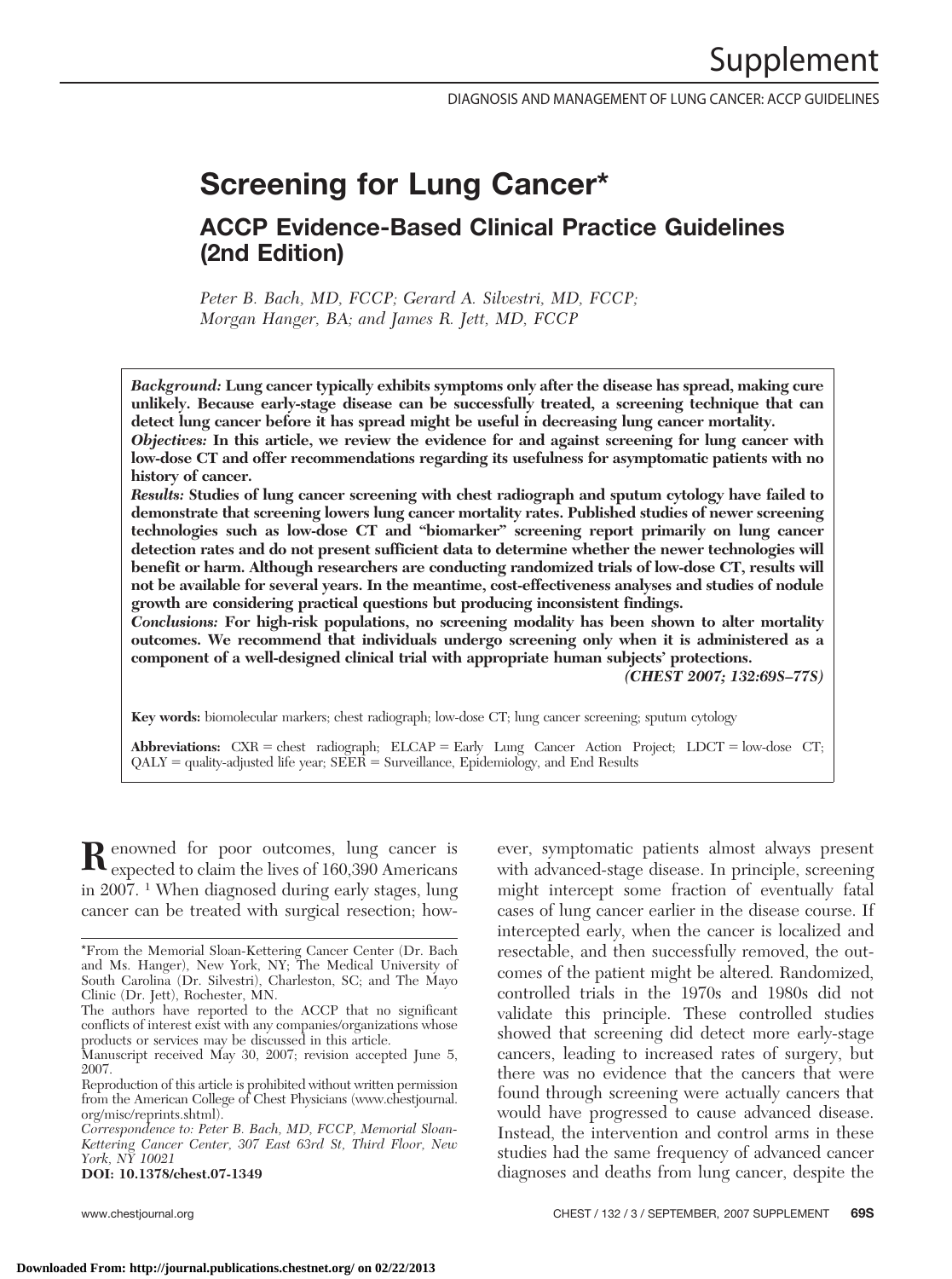intervention (screened) subjects' receiving a diagnosis more often of early lung cancer. Going forward, the hope is that a more sensitive screening modality, that can identify smaller lung cancers, will succeed where chest radiograph (CXR) has failed, preventing both advanced cases of lung cancer and deaths from lung cancer by intercepting the disease earlier.

Exhaustive reviews of lung cancer screening techniques have been published elsewhere, including one published by the American College of Chest Physicians in 2003.2 All of these reports are in near complete consensus that screening for lung cancer with either CXR or sputum cytology is not appropriate.<sup>2</sup>

#### Materials and Methods

To update previous recommendations on lung cancer screening, we identified by a systematic review of the literature (see "Methodology for Lung Cancer Evidence Review and Guideline Development" chapter), the primary analysis of individuals who were screened for lung cancer between 2002 and May 2005, as well as studies that provided insights into the theoretical basis of screening or the clinical behavior of lung cancers found through screening. Supplemental material appropriate to this topic was obtained by literature search of a computerized database (Medline) and review of the Thoracic Oncology NetWork reference lists of relevant articles. Recommendations were developed by the writing committee, graded by a standardized method (see "Methodology for Lung Cancer Evidence Review and Guideline Development" chapter), and reviewed by all members of the lung cancer panel before approval by the Thoracic Oncology Network, Health and Science Policy Committee, and the Board of Regents of the American College of Chest Physicians. This article is intended as an update of the existing lung cancer screening guidelines and focuses only on recent developments and recent new studies of screening technologies. The initial article contained a comprehensive literature review on the topic.

#### **RESULTS**

Low-dose CT (LDCT) scanning remains the most promising of lung cancer screening techniques, but the results of ongoing randomized trials are not expected for at least another 2 to 3 years. In the meantime, researchers have pursued other approaches to evaluating the impact of CT screening on lung cancer outcomes and also focused on other issues that might affect how screening is used, such as investigating the hazard that smaller, early-stage, LDCT-detected nodules pose; the cost-effectiveness of LDCT as a screening modality; and the survival of subgroups of subjects who have been screened. Alternatives to imaging technologies such as biomolecular marker screening and proteomics are early in their development.

Because very limited data regarding the impact of any of the new screening modalities on patient outcomes have become available since the publication of our last set of guidelines, our conclusions regarding the efficacy of various approaches to lung cancer screening have not changed meaningfully. They continue to be broadly consistent with those published by other organizations (Table 1),39,40 and our conclusions are consistent with a recent health technology assessment of lung cancer screening with LDCT, conducted for the National Health Service R&D Health Technology Assessment Programme.3 Many organizations are not yet offering recommendations regarding CT screening in advance of results from the National Lung Screening Trial, a randomized, controlled trial of LDCT. The guidelines that we offer are meant to help physicians and patients discuss the potential risks and benefits of lung cancer screening and to ensure that patients who agree to be screened appreciate that screening for lung cancer with any modality should be considered experimental, and that they are entitled to protections that are afforded all human subjects who agree to participate in research.

## *Screening With LDCT*

Using relatively low radiation exposure to create a low-resolution image of the entire thorax, LDCT screening is capable of detecting very small, earlystage cancers so that their shape and growth can be observed noninvasively. Previous research has demonstrated that compared with CXR, LDCT detects approximately three times as many small lung nodules; of those that are subsequently diagnosed as cancer, the overwhelming majority are stage I.4 For the additional early detection to benefit patients substantially, these early lung cancers that are found through LDCT must be reasonably likely to progress to advanced lung cancer, such that they represent a reasonable proportion of cancers that would otherwise manifest as advanced disease and lead to death. Because only data from observational studies of LDCT screening are available and do not include a control group, it is hard to determine whether increased detection of early-stage lung cancers by LDCT screening will lead to a decreased frequency of either advanced lung disease or death as a result of lung cancer.

Previous screening studies that evaluated CXR raised some general concerns about screening with any type of imaging. These studies $2,5,6$  showed that although screening does increase the rate of detection of early-stage lung cancers, it fails to reduce the number of late-stage lung cancers or the risk for dying from lung cancer. One possible explanation for this is that screening detects a large number of small, slowly growing, less aggressive lung cancers that are unlikely to progress to a point that they cause clinical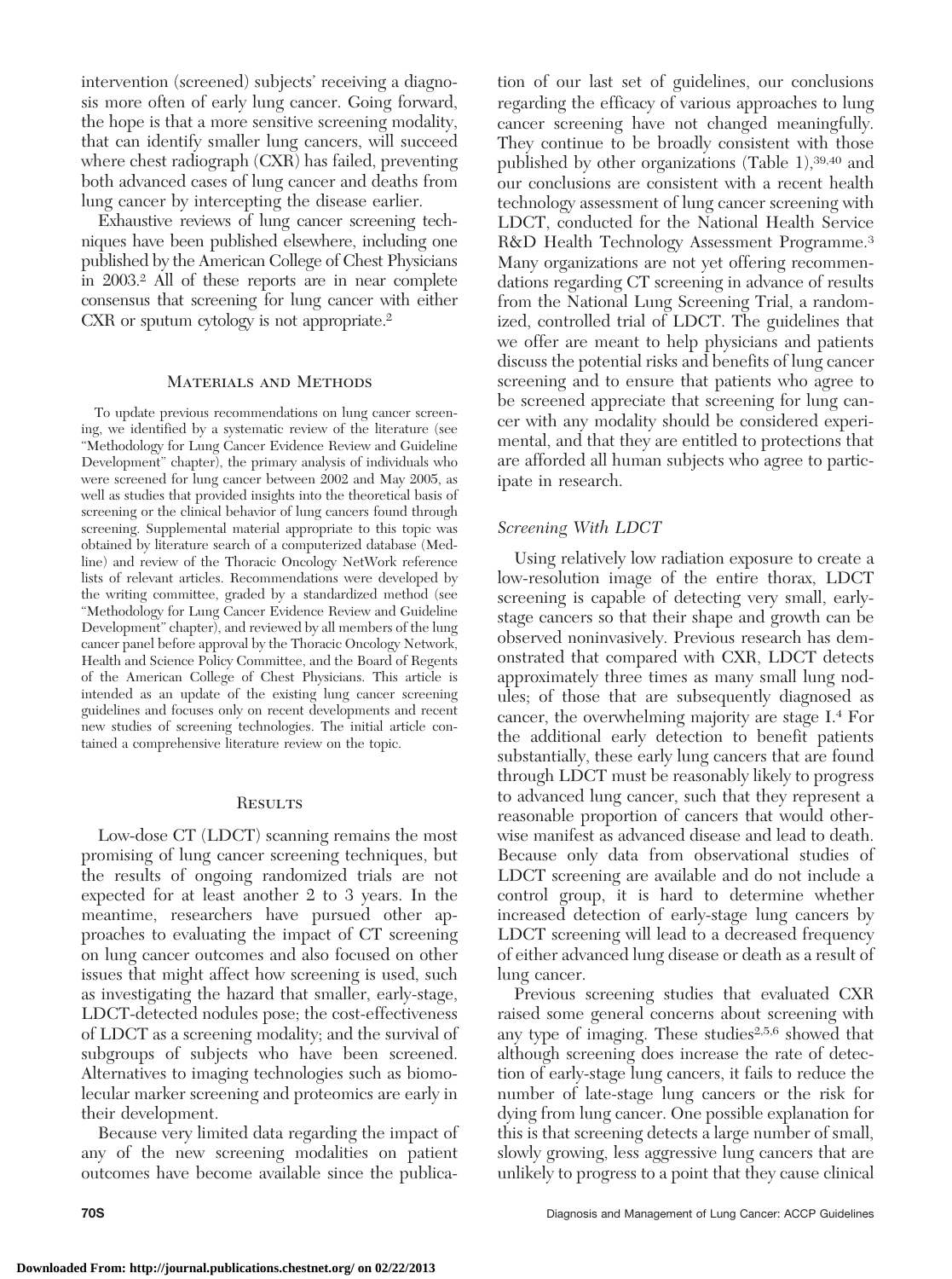**Table 1—***Guidelines on Screening for Lung Cancer*

| Recommending Body                                                                                                       | Topic                             | Recommendation                                                                                                                                                                                                                                           |
|-------------------------------------------------------------------------------------------------------------------------|-----------------------------------|----------------------------------------------------------------------------------------------------------------------------------------------------------------------------------------------------------------------------------------------------------|
| National Cancer Institute (http://www.cancer.<br>gov/cancertopics/pdq/screening/lung/<br>healthprofessional)            | CXR and sputum cytology           | On the basis of fair evidence, screening does not reduce<br>mortality from lung cancer. On the basis of solid<br>evidence, screening would lead to false-positive results<br>and unnecessary invasive diagnostic procedures and<br>treatments.           |
| National Cancer Institute (http://www.cancer.<br>gov/cancertopics/pdq/screening/lung/<br>healthprofessional)            | <b>LDCT</b>                       | The evidence is inadequate to determine whether<br>screening reduces mortality from lung cancer. On the<br>basis of solid evidence, screening would lead to false-<br>positive results and unnecessary invasive diagnostic<br>procedures and treatments. |
| American Cancer Society <sup>39</sup>                                                                                   | CXR and sputum cytology           | Lung cancer screening is not a routine practice for the<br>general public or even for people who are at increased<br>risk, such as smokers                                                                                                               |
| US Preventive Services Task Force (http://www.<br>ahrq.gov/clinic/uspstf/uspslung.htm)                                  | CXR, sputum cytology,<br>and LDCT | The evidence is insufficient to recommend for or against<br>screening asymptomatic individuals for lung cancer with<br>LDCT, CXR, sputum cytology, or a combination of<br>these tests.                                                                   |
| Canadian Coordination Office for Health<br>Technology Assessment (http://www.cadth.ca/<br>media/pdf/213_ct_cetap_e.pdf) | <b>LDCT</b>                       | Currently, the evidence does not exist to suggest that<br>detecting early-stage lung cancer reduces mortality. At<br>present, screening for lung cancer with<br>multislice/helical CT would be premature.                                                |
| Society of Thoracic Radiology <sup>40</sup>                                                                             | <b>LDCT</b>                       | Mass screening for lung cancer is not currently advocated.<br>Suitable subjects who wish to participate should be<br>encouraged to do so in controlled trials so that the<br>value of CT screening can be ascertained as soon as<br>possible.            |

disease while missing cancers that advance rapidly and cause the majority of deaths from lung cancer. The phenomenon of detecting more slowly growing cancers through screening is well accepted and is referred to as *length-biased sampling*. However, the amount of overlap between screening-detected cancers and lung cancers that will ultimately cause death remains uncertain. That LDCT is a more sensitive technology than CXR does not necessarily equate to LDCT finding more aggressive cancers; it could equate to detecting more small, indolent cancers that would have never grown to a size detectable by conventional CXR. If true, then this might mean that rather than benefiting patients more than CXR, LDCT screening could instead lead to more unnecessary and nonbeneficial procedures than CXR.

# *Natural History of Clinically Apparent and CT-Detected Lung Cancers: Findings on Doubling Rates*

Some research has explored use of the volumedoubling rate to predict the threat posed by smaller, screening-detected lung nodules, based on the hypothesis that nodules that are rapidly growing (*ie*, rapidly "doubling in size") are more likely to cause significant disease. In other words, doubling times are examined on the basis of the assumption that the rate of doubling over a brief time period is at least crudely reflective of a tumor's past behavior and can be used as a proxy for the future behavior of the tumor; therefore, rapidly doubling cancers are more likely to continue to double in size rapidly. Even though the simplifying assumption that cancers double at a constant rate undoubtedly is inaccurate, the general model of doubling times can help to delineate differences in behavior between CT-detected lung cancers and the lung cancer that is common in clinical practice. To that end, the model is theoretically useful for evaluating nodules that are detected by CT screening and also for assessing whether CT-detected nodules have a clinical behavior that is as aggressive as lung cancer that is sporadically detected, usually in advanced stages. This issue is also discussed in the chapter addressing solitary pulmonary nodules.

Because the total number of doublings that typically precede cardinal clinical events have been identified and previous estimates of doubling times have been published, it is possible to assess directly whether reported doubling times of CT-detected nodules fits the doubling times that would be most consistent with the natural history of lung cancer, something that can be accomplished by evaluating epidemiologic data.

For instance, previous studies<sup>7,8</sup> estimated that 20 doublings are interposed between the initial cell division and a tumor's having a diameter of 1 mm; 22 doublings before a tumor theoretically is visible, and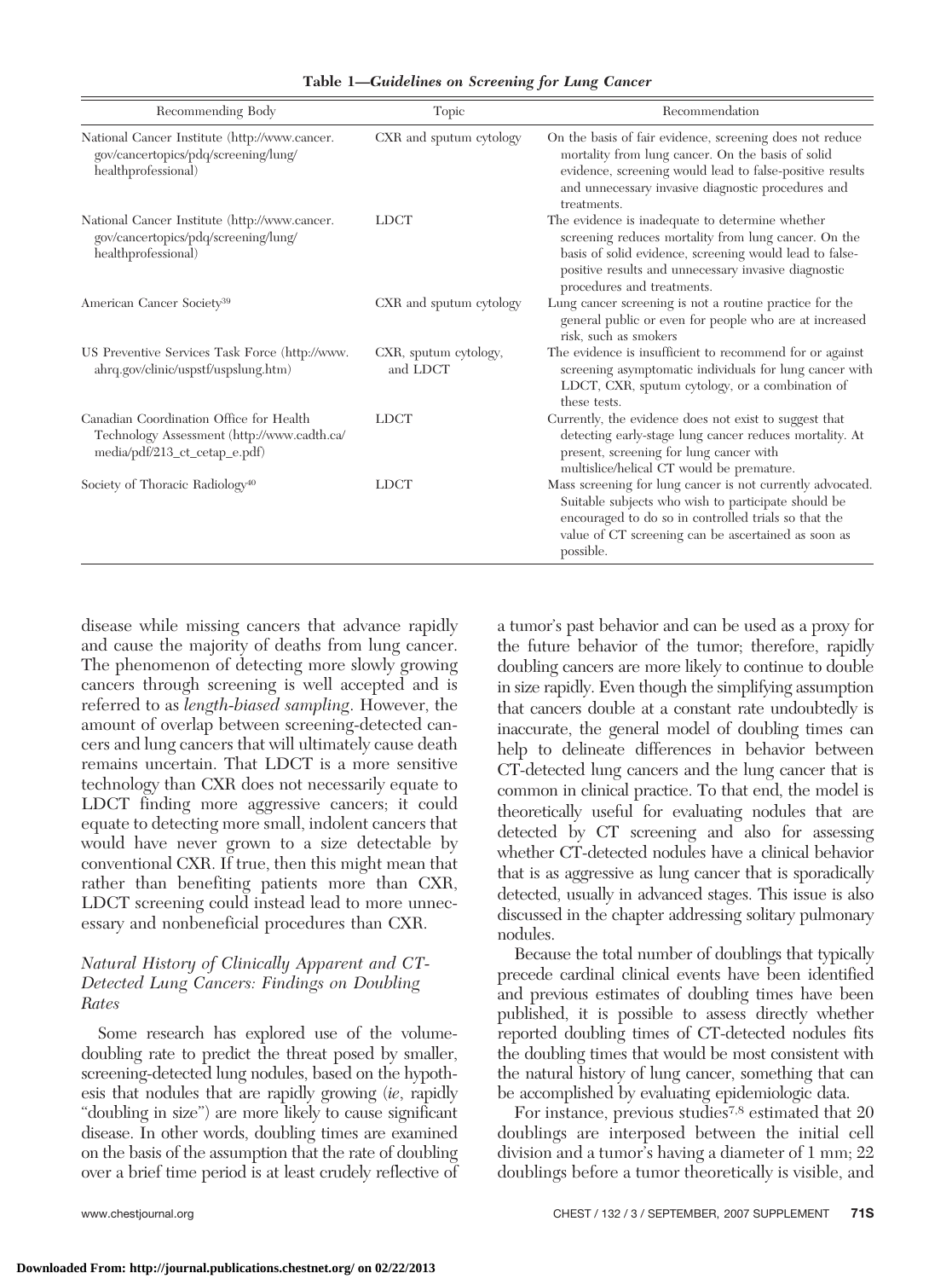28 doublings before a tumor clearly is visible by CT screening; 35 doublings before it reaches a size at which it is usually clinically apparent; and 40 to 41 doublings to reach a diameter of 100 mm, at which point it is usually lethal. These key time points are illustrated in Figure 1.

Given these time points, we evaluated various hypothetical rates of doubling and the extent to which they mimicked the timing of lung cancer events as documented in the epidemiologic literature on lung cancer. We then compared the most probable doubling rates that fit the epidemiologic literature with the reported doubling rates of CT-detected lung cancer to determine whether CT-detected lung cancers grew more slowly than sporadically detected lung cancers, which today account for nearly all of the deaths from lung cancer.

Figure 1 illustrates the results of the analysis. If the doubling time is 40 days, for instance, and it takes 22 doublings for a tumor to be visible on CT, then the time from first cell division to visibility is 880 days  $(40 \times 22)$ , or 2.4 years (Fig 1). At this rate, the same tumor will take 3.8 years to reach 35 doublings, which is the size at which it would typically be detected in a clinical setting, and 4.6 years (41 doublings) to reach the size at which it likely causes death. We can also see that the average "lead time" (the time between typical CT and clinical detection) would comprise 7 doublings (35 doublings minus 28 doublings) and so in this case would equate to 280 days (a little more than 9 months). The typical time from clinical detection to death (*ie*, the "mean survival") would comprise 6 doublings (41 doublings minus 35 doublings), or 240 days (8 months). The same calculations for slower volume doubling rates,

which would be more consistent with longer times between key events, are also shown in Figure 1.

We evaluated three pieces of epidemiologic information on the natural history of sporadically detected lung cancer and determined the range of doubling times that fit the data the best:

- 1. The Surveillance, Epidemiology, and End Results (SEER) data show that the "mean" survival time for patients with clinically detected  $\log$  cancer is  $\leq 1$  year, even when treated with modern therapies. This survival time is consistent with shorter doubling rates of 40 to 65 days, which equates to a survival time of 0.8 to 1.3 years. By contrast, doubling times of 180 days would equate to a mean survival after diagnosis of 2.4 years, as seen in Figure 1.
- 2. The SEER data show that the median survival of patients who receive a diagnosis of stage I nonsmall cell lung cancer and are not treated with surgery is on the order of 14 months.<sup>9</sup> This result is most consistent with a doubling rate near 70 days. By contrast, a doubling time of 180 days would equate to a mean survival of 5.3 years.
- 3. Research regarding the impact of smoking cessation on lung cancer risk has been shown that risk begins to decline within just a few years of smoking reduction or cessation.<sup>10-12</sup> This finding is most consistent with a doubling time of 40 to 65 days. At a doubling rate in this range, the time from the first cell division to the time of usual clinical presentation would be approximately 3.8 to 6.2 years. By contrast, doubling rates of 180 or 400 days would equate to a 17.7-



FIGURE 1. Timeline of lung cancer progression by number of tumor doublings and volume doubling rate. The volume doubling rate (measured in days) was calculated using the formula DR =  $(t \cdot \ln 2)/\ln$  $(d_2/d_1)^{37}$  where t equals time in days,  $d_1$  is the diameter at first scan, and  $d_2$  the diameter at second scan. The size of initial lung cancer cell for all calculations was  $1,000 \mu m$ .<sup>7</sup> Although the size of a lung cancer cell may vary significantly,38 this will affect only the time from first cell division to first possible detection, not the time between detection and other clinical events.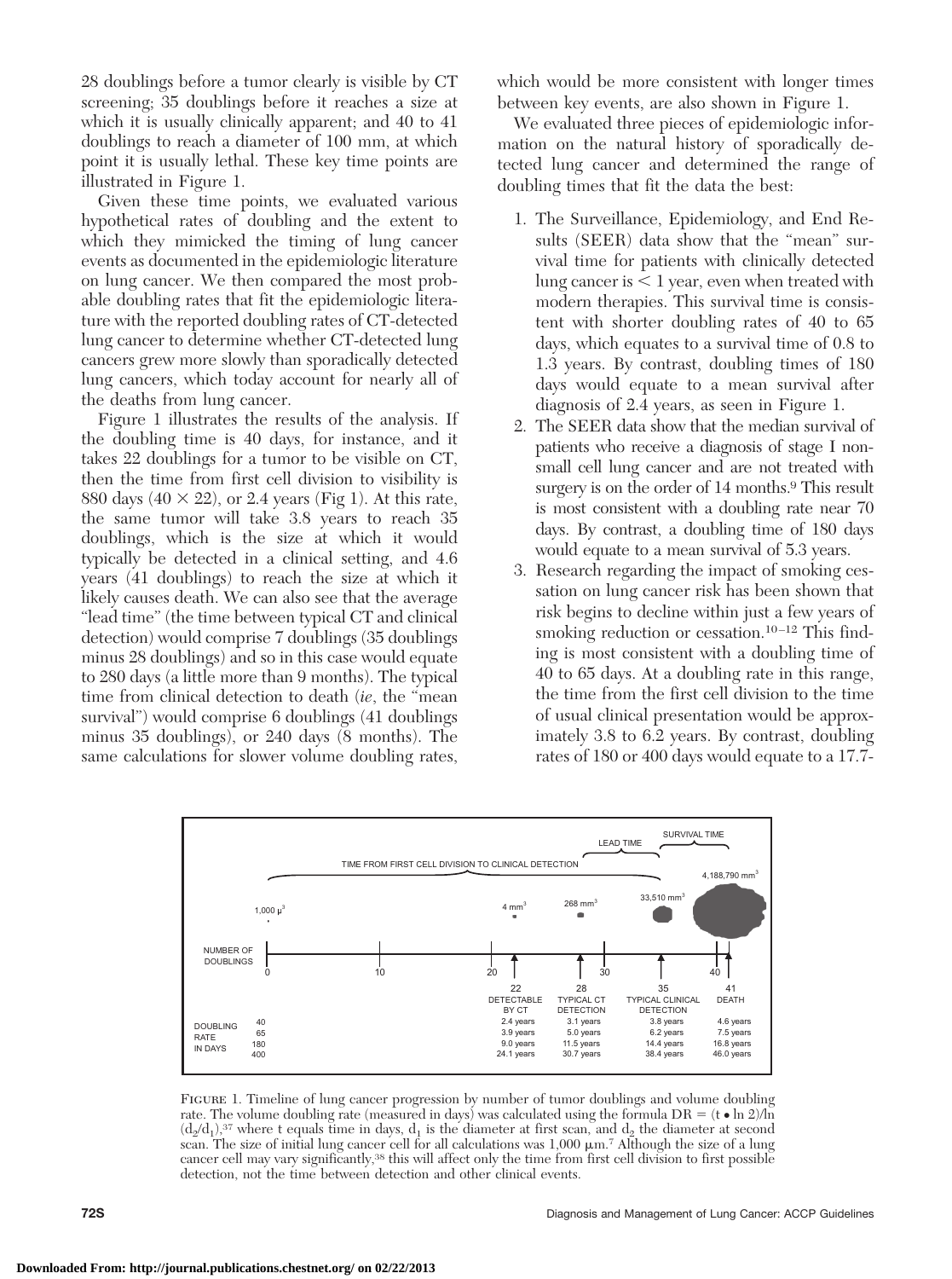or 38.4-year gap between smoking cessation and a fall in risk for lung cancer.

On the basis of epidemiologic benchmarks and the assumption that the model of doubling time is somewhat robust across the natural history of lung cancer, the evidence suggests that doubling times of approximately 40 to 70 days are most consistent with the natural history of lung cancers that are responsible for most lung cancer deaths. In this light, it is useful to examine reported doubling times in screening studies to help determine to what extent cancers that are detected by screening double at rates that are slower than the rates that are consistent with the natural history of the disease. For instance, Hasegawa et al13 reported that among 61 lung cancers identified by CT screening, the doubling times ranged from 149 to 813 days—all rates much slower than the 40- to 70-day doubling times that best fit the epidemiologic data. Yankelevitz et al14 documented that even CXR screening detects more slowly doubling lung cancers: only a minority of stage I lung cancers that were detected by CXR screening in the landmark New York and Mayo lung screening studies had doubling times  $\leq 100$  days. By contrast, 35 and 11% of these cancers, respectively, had doubling  $times > 300$  days. In other words, if doubling times are indicative of clinical behavior, then most lung cancers that are detected through screening are quite a bit more indolent than lung cancers that account for most clinical disease.

# *Cost-effectiveness of LDCT*

Researchers have been eager to determine the costeffectiveness of lung cancer screening, a task made difficult by the absence of efficacy data (Table 2).15,17,18,41 Two studies have examined the cost of a single, "prevalence" screening compared with no screening on the basis of the apparent shift in stage distribution reported in the Early Lung Cancer Action Project (ELCAP) cohort (85% stage I in screening arm vs 21% stage I in the no-screening arm).15,16 Both estimated the incremental cost-effectiveness for screening a population with high lung cancer prevalence rates (2.7%, also derived from the ELCAP study) and low lung cancer prevalence rates  $(\leq 1\%)$  and used similar costs for  $CT$  scans. Wisnivesky et al<sup>16</sup> estimated that a one-time LDCT scan will cost roughly \$2,500 per life-year gained under the assumption of high prevalence and \$19,000 per life-year gained under the assumption of low prevalence, assuming a 1.5-year lead-time bias. One-way sensitivity analyses showed that increasing the rate of overdiagnosis to 30% increased cost-effectiveness estimates to roughly \$10,000 per life-year; with 50% of cases overdiagnosed, the incremental cost-effectiveness was closer to \$80,000.

Also assessing a prevalence screen, the baseline model of Marshall et al<sup>15</sup> assumed 100% detection rate for true cancers and a 21% benign nodule (falsepositive) detection rate. With a 5-year cost horizon, these assumptions yielded cost-effectiveness estimates of \$5940 per life-year gained for a high prevalence cohort and \$23,100 for a low prevalence cohort. In two-way sensitivity analyses, a 1-year lead-time bias increased estimates to \$15,274 and \$58,183 per lifeyear gained under assumptions of high and low prevalence, respectively. Maintaining the adjustment for lead time while varying the rate of benign nodule detection generated cost-effectiveness ratios between \$11,500 and \$20,400.

At least three additional studies have explored the cost-effectiveness of annual LDCT screening, two of which presented their results in quality-adjusted life years (QALYs). A separate study by Marshall et al,<sup>17</sup> using the same assumptions about effectiveness described previously, estimated that for an annual screening for 5 years, the incremental cost-effectiveness per QALY was \$19,533. Sensitivity analyses considered a 1-year decrease in survival to account for potential confounding by lead-time and overdiagnosis biases, yielding a cost-effectiveness ratio of \$50,473 per QALY. Taking a slightly different approach, Mahadevia et al<sup>18</sup> stratified individuals by smoking status: continuing, quitting, and former (those who had quit  $> 5$  years earlier). Expected diagnoses and mortality rates were obtained from SEER, and the model was sensitive to the degree of stage shift, adherence to screening, degree of length or overdiagnosis bias, cost of CT, and anxiety about indeterminate nodules. For current smokers, effectiveness was modeled as a 50% stage shift with a resulting 13% decrease in lung cancer mortality during the first 20 years. The incremental costeffectiveness per QALY gained was \$116,300 for current smokers. For quitting and former smokers, the corresponding projections were \$558,600 and \$2,322,700 per QALY, respectively. In sensitivity analyses, only improbably favorable conditions generated costs within the range of the estimates provided by other studies: \$42,500 for current, \$75,300 for quitting, and \$94,400 for former smokers. It should be noted, however, that this study examined costs over a longer time horizon and considered numerous variables in its baseline model that the other cost-effectiveness studies elected to omit.

Although these analyses are highly speculative, from a public health decision-making perspective, they provide a useful preliminary indication of the practicability of screening for lung cancer. Generally, the models that assume some impact from lead-time bias and the detection of indolent (*ie*, overdiagnosed) lung cancers generate cost-effectiveness ratios that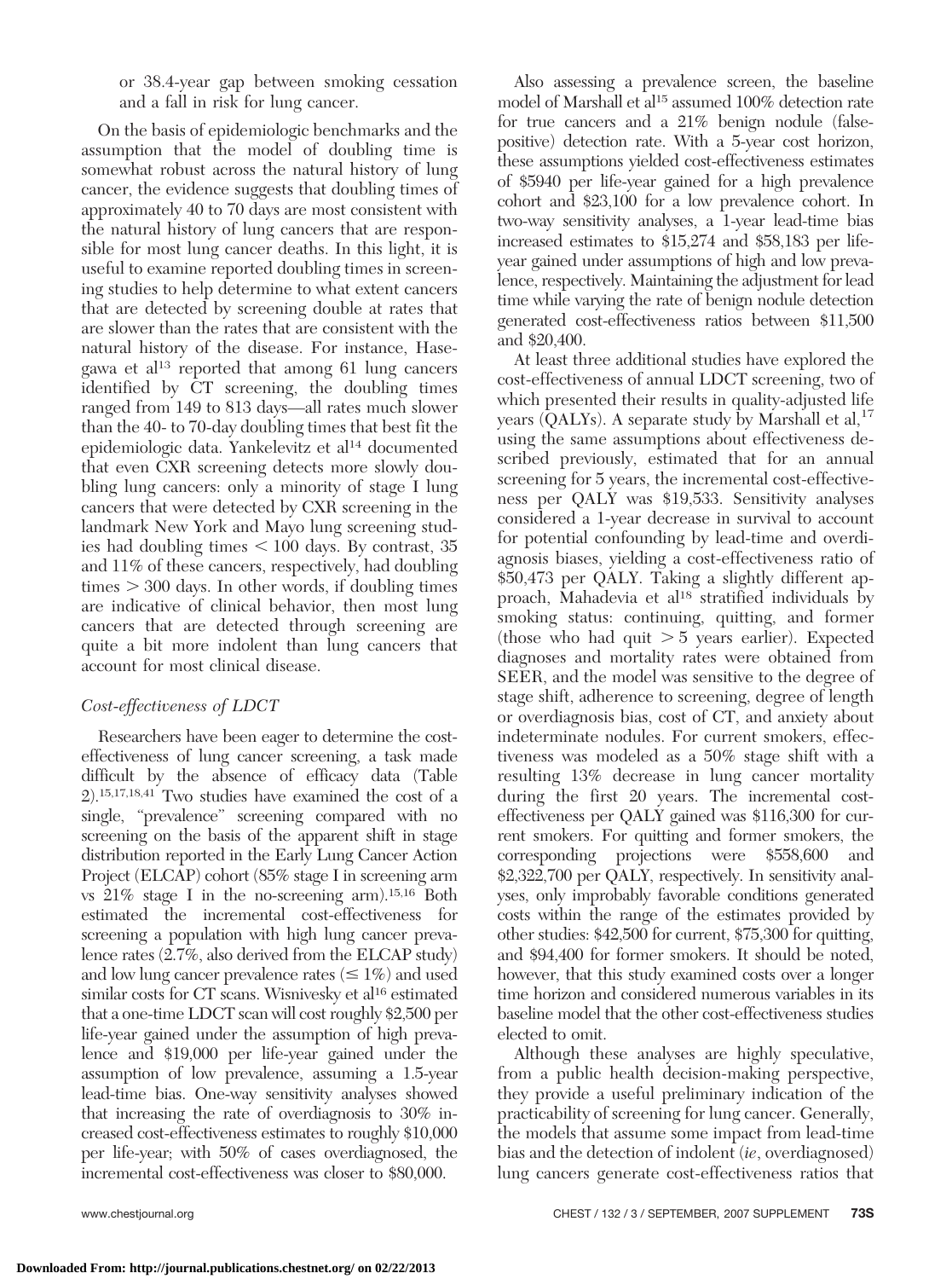| Source                           | Cohort                                                                                                                                                                                                                                | Prevalence                                                                | Screening Regimen                       | Effectiveness                                        | Time Horizon                                                 | Cost of Screening LDCT<br>(Diagnostic CT), \$ | Cost-effectiveness<br>per LYG, \$                            |
|----------------------------------|---------------------------------------------------------------------------------------------------------------------------------------------------------------------------------------------------------------------------------------|---------------------------------------------------------------------------|-----------------------------------------|------------------------------------------------------|--------------------------------------------------------------|-----------------------------------------------|--------------------------------------------------------------|
| Mahadevia et al.*<br>$2003^{18}$ | 100,000 current, quitting,<br>year smoking history;<br>60 yr old; $>20$ pack-<br>and former smokers;<br>$55\%$ male                                                                                                                   | Varied with smoking<br>current smokers<br>incidence for<br>status: $0.43$ | Annual screening<br>for $20 \text{ yr}$ | 50% stage shift                                      | 1-40 yr of follow-up<br>for occurrence of<br>clinical events | 300(429)                                      | Current, 116,300; quitting,<br>558,600; former,<br>2,322,700 |
| Marshall et al,*<br>200115       | $100,000$ smokers; $60-74$<br>pack-year smoking<br>history; 45% male<br>yr old; median 45                                                                                                                                             | High risk, 2.7%                                                           | Annual screening<br>for 5 $\rm{yr}$     | 85% stage I (21% in<br>control arm)                  | $5y$ r                                                       | 150 (280)                                     | 50,473                                                       |
| Chirikos et al,<br>200241        | modeled in treatment<br>Cohort characteristics<br>costs and life                                                                                                                                                                      | High risk, 2.7%; low<br>risk, $< 2.7\%$                                   | Annual screening<br>for 5 $\rm{yr}$     | the control arm)<br>disease (20% in<br>50% localized | $15\ \mathrm{yr}$                                            | 291 (340-416)                                 | 46,513                                                       |
| Marshall et al,<br>$2001^{17}$   | 100,000 smokers; 60-74<br>pack-year smoking<br>history; 45% male<br>yr old; median 45<br>expectancy                                                                                                                                   | High risk, 2.7%; low<br>risk, 0.7%                                        | One-time screening                      | 85% stage I (21% in<br>control arm)                  | $5\,\mathrm{yr}$                                             | 150 (not reported)                            | 15,274                                                       |
| Wisnivesky et al,<br>200316      | yr old; ≥ 10 pack-year<br>$1,000$ participants; $\geq 60$<br>smoking history                                                                                                                                                          | risk, 1.0%                                                                | High risk, 2.7%; low One-time screening | $85\%$ stage I $(21\%$ in<br>control arm)            | including terminal<br>1 yr after diagnosis,<br>care costs    | 165 (300)                                     | \$2,500                                                      |
|                                  | $+$ All estimates include lead time of 1 to 1.5 years with the exception of the results from the Chirikos study, which do not adjust for lead time. LYG = life-year gained.<br>*Estimates of cost-effectiveness are quality adjusted. |                                                                           |                                         |                                                      |                                                              |                                               |                                                              |

Table 2–Estimates of Cost-effectiveness per Life-Year Gained of Lung Cancer Screening With LDCT Table 2—Estimates of Cost-effectiveness per Life-Year Gained of Lung Cancer Screening With LDCT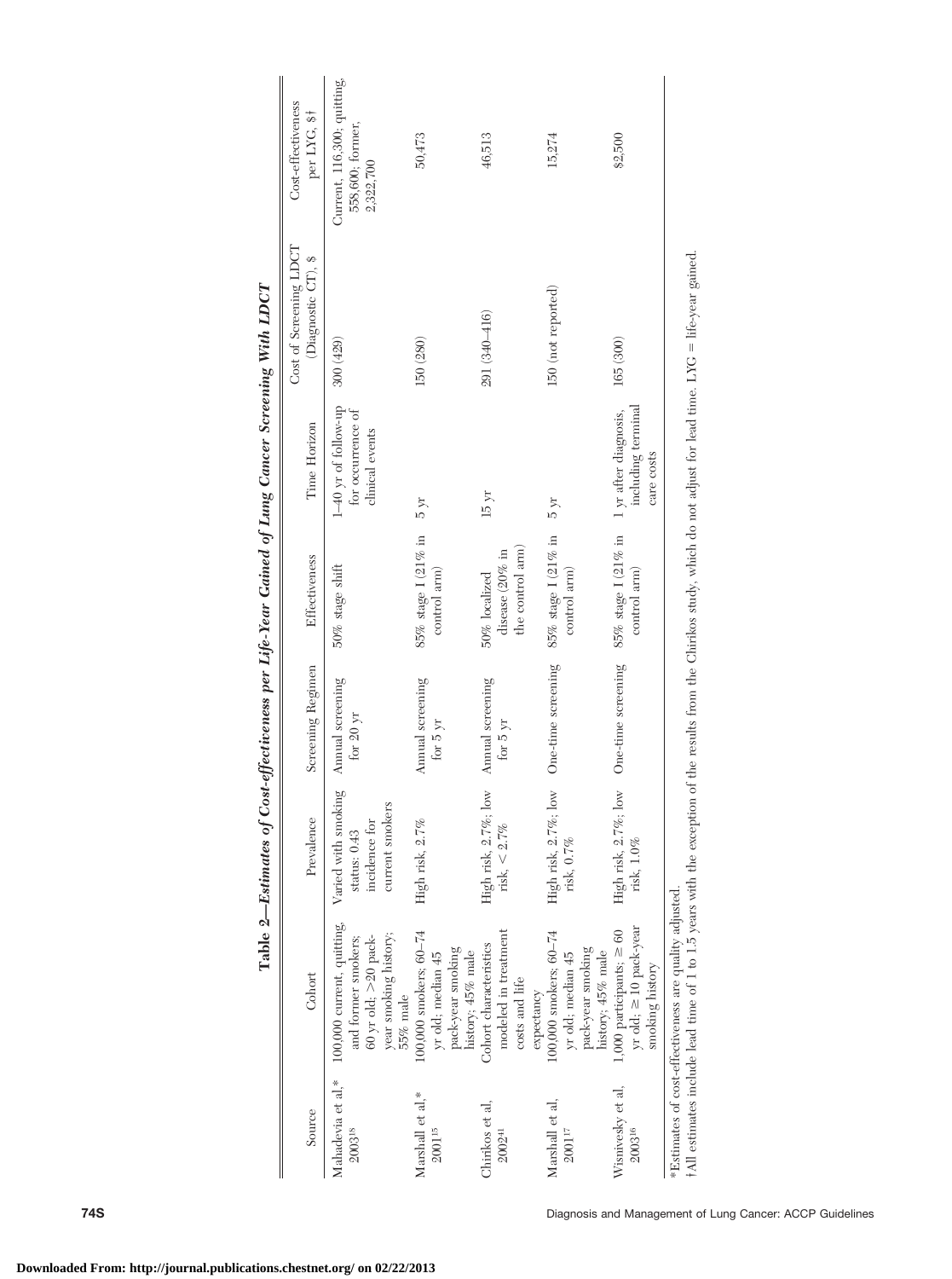are fairly unattractive. Analyses that assume that all screening-detected cancers behave like typical clinical lung cancer and that each early-detected cancer displaces a case of advanced lung cancer tend to make screening more appealing. Perhaps a more useful function of these studies is their illustration of the significant impact that defining risk has on the potential cost-effectiveness of screening. Clearly screening only the people who are at very high risk for developing lung cancer will improve the efficiency of the test and its incremental cost-effectiveness; however, identifying the population at greatest risk remains a difficult task. One study19 found that individual risk among smokers varied greatly on the basis of a person's smoking exposure, packs smoked per day, age, gender, and asbestos exposure. However, a large reservoir of cancers may appear in individuals who are at relatively lower risk, of whom there are many, such as groups of former smokers.20 That the incremental cost-effectiveness for LDCT screening can theoretically differ by as much as \$2,000,000 according to present smoking status alone shows how critical a rigorous definition of "high risk" would be going forward, assuming that some approach is demonstrated to be beneficial.

# *LDCT Ongoing and Future Studies*

At least two randomized trials of LDCT are under way. The National Lung Screening Trial has randomly assigned 50,000 high-risk smokers, between 55 and 74 years of age, to annual screening with LDCT or CXR at 36 sites in the United States (http://www.cancer.gov/nlst/screeningcenters). The study is designed to have a 90% power to detect a mortality reduction of 20% by 2009. The NELSON trial,21 a collaboration between the Netherlands and Belgium, has randomly assigned 16,000 smokers to LDCT screening intervention at years 1, 2, and 4 or usual care and advice on smoking cessation. Designed to measure cost-effectiveness and powered to detect a  $25\%$  mortality reduction  $> 10$  years, the study is set to close in 2016.

# *Available Estimates of the Impact of LDCT Screening on Lung Cancer Mortality and Survival*

Although there are not yet comparative data on the rate of lung cancer mortality among patients who are screened with LDCT compared with what might have happened had individuals not been screened, some preliminary analyses are pessimistic. In a study of 1,520 smokers and former smokers who received 5 years of annual LDCT scans at the Mayo Clinic, Swensen et al<sup>22</sup> found that lung cancer incidence and mortality rates were comparable to those in the Mayo Lung Project, after adjusting subsets by age

and sex. The Mayo Lung Project was a study of CXR screening that demonstrated no reduction in lung cancer mortality among screened subjects. Patz et al<sup>23</sup> modeled the mortality rates for these same patients enrolled in the study at the Mayo Clinic as well as subjects enrolled in one of the ELCAP trials, by estimating the stage-specific number of lung cancer deaths over the person-years at risk in each subset. The findings were then compared with those of the original Mayo Lung Project, in which the lung cancer mortality rates were 4.4 deaths per 1,000 person-years in the intervention arm and 3.9 deaths per 1,000 person-years in the usual care arm. This approach produced estimates of similar or higher mortality rates in the LDCTscreened groups: 4.1 deaths per 1,000 person-years in the Mayo Clinic CT trial and 5.5 deaths per 1,000 person-years in the ELCAP trial.

The international ELCAP reported on the lung cancer-specific survival of 412 subjects who had screening-detected clinical stage I lung cancer, who represented 1.3% of 31,567 subjects who had been screened by the group for lung cancer. $24$  The investigators reported that this subgroup, which was followed up for a median of 3.3 years, experienced lung cancerspecific survival that was superior to the overall survival of similar patients seen in epidemiologic cohorts. Sobue et al<sup>25</sup> also reported that as part of the Anti-Lung Cancer Association Project, 5-year survival for individuals with screening-detected lung cancer was much higher (65 to 76%) than current 5-year survival rates for sporadically detected lung cancers.

These studies that exclusively examine survival of individuals with screening-detected lung cancer have two weaknesses that limit the inferences that can be drawn. For example, in the international ELCAP analysis, there is no information on the outcomes of the 98.7% of subjects who did not have screeningdetected stage I lung cancer, so the reader cannot determine whether a large or small number of lung cancer deaths occurred among the subjects. Second, the comparators in these studies are intrinsically biased, because screening improves survival through lead-time and length-time biases, even in the absence of an impact on natural history; therefore, these studies provide limited information regarding the potential benefit or harm of LDCT screening.

## **CONCLUSIONS**

# *LDCT*

At present, the risks of LDCT are readily observable, but the impact on mortality remains unknown. Even if LDCT is ultimately shown to effect a mortality reduction, the legitimate concern about overdiagnosing cancers, the uncertainty about how to assess nodule growth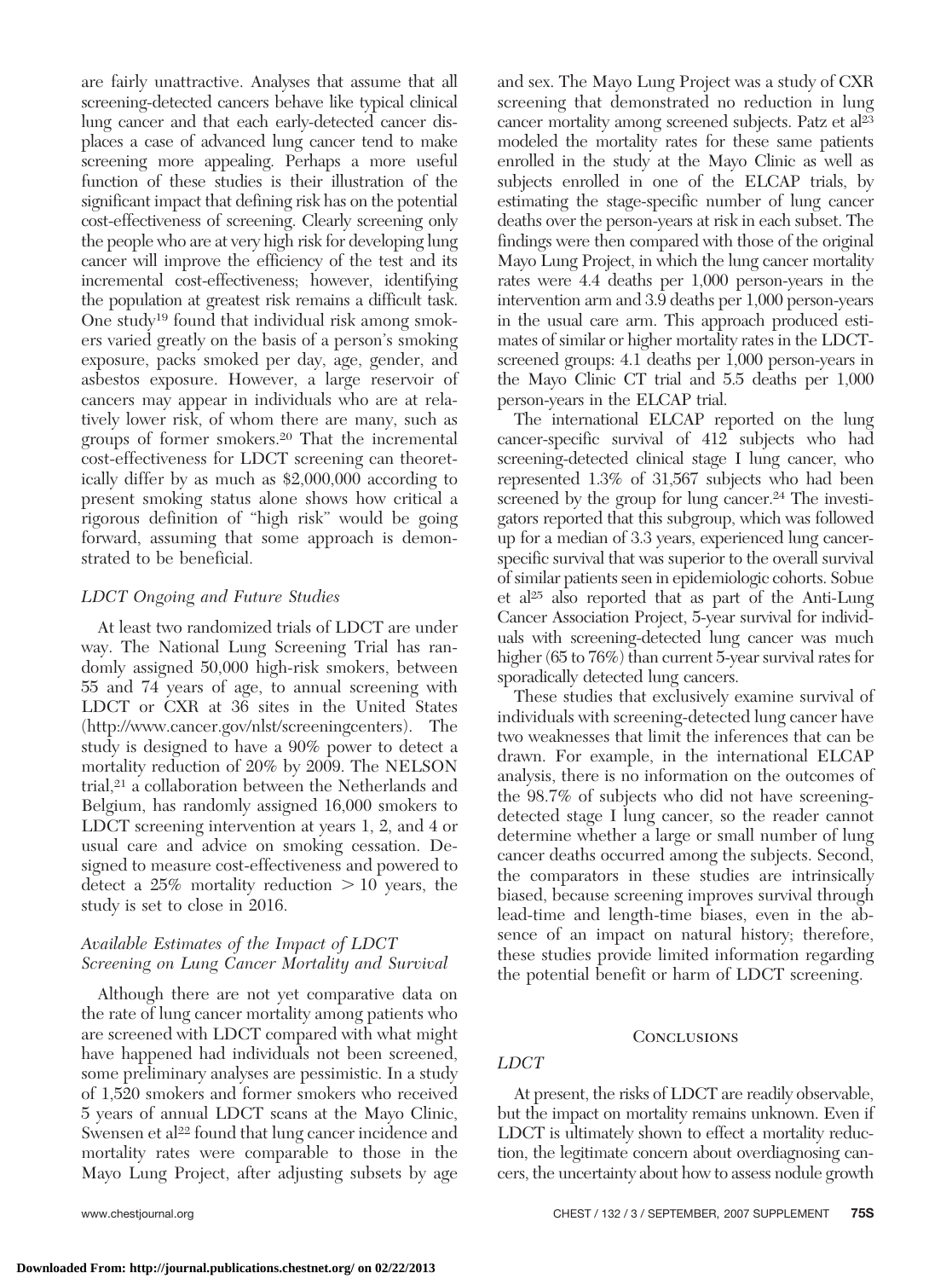rates, the influence of patient risk level on effectiveness and cost-effectiveness, and the high rates of benign nodule detection and subsequent treatment prompted by such detection all suggest that the cumulative consequences of screening may not be favorable. However, the high rate of small nodule detection is a reason for optimism. Given the conflicting data and the potential benefit to the public health of an early detection modality that is capable of reducing the frequency of advanced lung cancer and death from lung cancer, it is appropriate to pursue research studies that are designed to clarify the issues that remain unanswered at this time. Several randomized trials are evaluating the risks and benefits of LDCT screening in the United States and Europe, particularly focused on patients who are at high risk for lung cancer. There may very well be further such studies begun; if so, then it would be appropriate for physicians to help interested patients identify and enroll in such studies. Any such trial should have a reasonable possibility of generating new knowledge about the harms and benefits of screening and should have appropriate human subjects protections in place, including informed consent procedures. By contrast, the evidence to date does not support offering LDCT screening for individuals, irrespective of their risk for lung cancer, in the absence of an experimental protocol that has been approved by and is being overseen by an institutional review board. This recommendation applies only to individuals with no history of lung cancer. Disease surveillance for individuals with a history of lung cancer is addressed in a separate chapter.

## *Screening With Biomolecular Markers*

Several promising biomolecular marker tests, including sputum analysis and screening the breath for volatile organic compounds and DNA alterations, have gained momentum as lung cancer screening techniques. Evaluated primarily in the context of a supplement to CXR in the randomized, controlled trials in the 1970s and 1980s, sputum cytology was not shown to confer any mortality benefit. Because the trials were often underpowered and seldom concentrated on sputum cytology, its discrete efficacy was unclear.26 Newer research is focusing on similarly noninvasive technologies that test for biomarkers that are unique to lung cancer.27,28 Although no single marker is likely to indicate malignant nodules, one strategy that tests for volatile organic compounds has shown that the presence of as few as nine compounds may suggest extant lung cancer.<sup>29,30</sup> More recently, Carpagnano et al<sup>31</sup> showed that micro satellite (DNA) alterations that are specific to lung cancer can also be detected in exhaled breath condensate, which may lead to a more sensitive screening tool. In addition, sensor array analysis using an electric nose has shown promising sensitivity (71.4%) and specificity (91.9%) for lung cancer detection and may ultimately be less expensive than laboratory-based screening tests.32

Another evolving screening strategy uses proteomics, identifying patterns of genetic changes in blood and tissue that might signify lung cancer.<sup>33</sup> Researchers34 have explored expanding this technique to analyze multiple tumor-associated antibodies at once, which may improve the accuracy of screening tests. A proteomic profile of tissue may also be used to screen for both invasive lung tumors and preinvasive lesions and may help to characterize the entire process of lung tumor development on a molecular level.35 Potentially useful for both screening and monitoring, pattern diagnostic technologies might eventually lead to advancements in therapeutic targeting and customized treatments for patients.36

# *Biomolecular Markers*

Biomolecular marker screening techniques for the early detection of lung cancer are still under investigation. Biomarker screening limits patient exposure to potentially damaging constituents such as radiation and tends to be brief and easy for the patient. It remains unclear whether the tests under development will be associated with excesses of false-positive and false-negative results. Screening with biomarkers requires further clinical validation as well as subsequent cost-effectiveness evaluation before any formal recommendation may be made.

# Summary of Recommendations

**1. We do not recommend that low-dose CT be used to screen for lung cancer except in the context of a well-designed clinical trial.** Grade of recommendation, 2C

**2. We recommend against the use of serial chest X-rays to screen for the presence of lung cancer.** Grade of recommendation, 1A

**3. We recommend against the use of single or serial sputum cytologic evaluation to screen for the presence of lung cancer.** Grade of recommendation, 1A

## **REFERENCES**

- 1 American Cancer Society. Cancer facts and figures 2007. Atlanta, GA: American Cancer Society, 2007
- 2 Bach PB, Kelley MJ, Tate RC, et al. Screening for lung cancer: a review of the current literature. Chest 2003; 123(suppl):72S– 82S
- 3 Black C, Bagust A, Boland A, et al. The clinical effectiveness and cost-effectiveness of computed tomography screening for